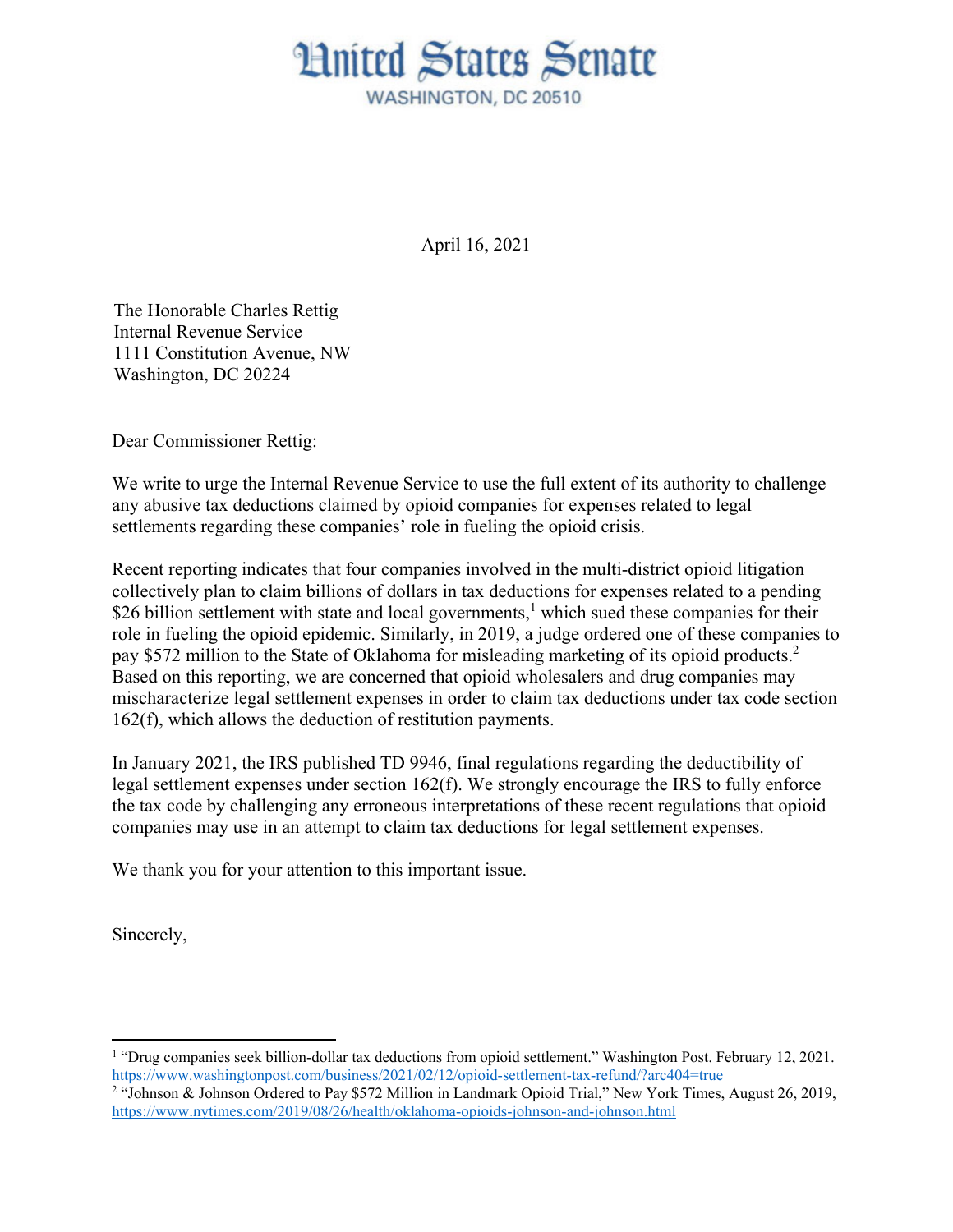nazie Hassan

Margaret Wood Hassan United States Senator

Rom Wyden

Ron Wyden United States Senator

Bin Schot

Brian Schatz United States Senator

aldi

Tammy Baldwin United States Senator

tugut

Angus S. King, Jr. United States Senator

Chris Van Hollen United States Senator

Ine

Sheldon Whitehouse United States Senator

erow

Debbie Stabenow United States Senator

Mark R Nemer

Mark R. Warner United States Senator

athering on

Catherine Cortez Masto United States Senator